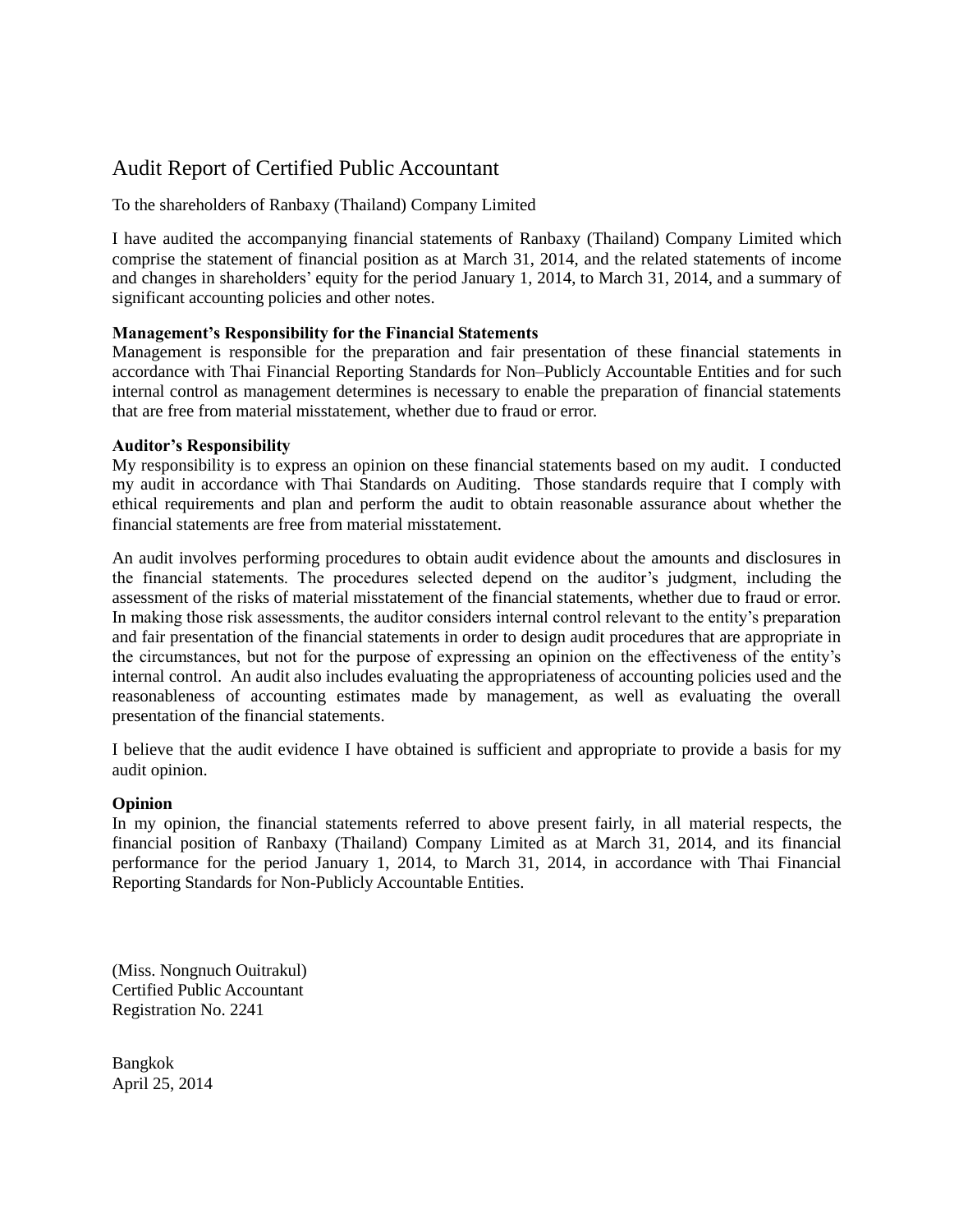# RANBAXY (THAILAND) COMPANY LIMITED

# STATEMENTS OF FINANCIAL POSITION

### AS AT MARCH 31, 2014

|                                 | <b>ASSETS</b>  |               |                 |  |
|---------------------------------|----------------|---------------|-----------------|--|
|                                 |                | Baht          | <b>INR</b>      |  |
|                                 | <b>Notes</b>   | 2014          | 2014            |  |
| <b>CURRENT ASSETS</b>           |                |               |                 |  |
| Cash and cash equivalents       | $\overline{4}$ | 65,502,506.49 | 120,519,791.15  |  |
| Trade and other receivables     | 5              | 7,466,220.67  | 13,737,296.54   |  |
| Inventories, net                | 6              | 14,030,130.65 | 25,814,407.82   |  |
| <b>Total Current Assets</b>     |                | 86,998,857.81 | 160,071,495.51  |  |
| NON-CURRENT ASSETS              |                |               |                 |  |
| Equipment, net                  | 7              | 102,611.90    | 188,798.34      |  |
| Intangible assets, net          | 8              | 3,947,518.10  | 7, 263, 142. 78 |  |
| Refundable deposit              |                | 171,950.00    | 316,375.34      |  |
| <b>Total Non-Current Assets</b> |                | 4,222,080.00  | 7,768,316.47    |  |
| <b>TOTAL ASSETS</b>             |                | 91,220,937.81 | 167,839,811.98  |  |
|                                 |                |               |                 |  |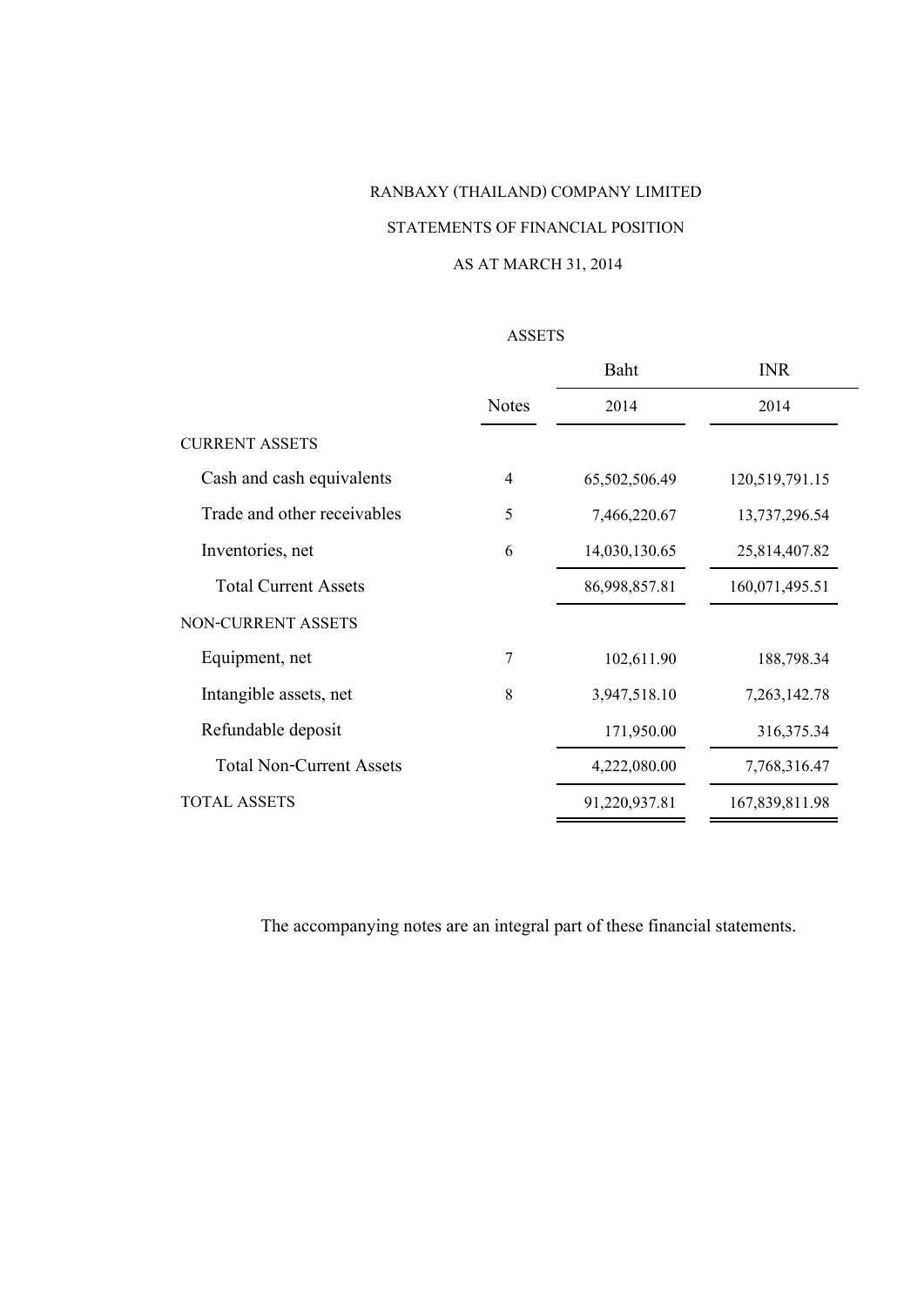# RANBAXY (THAILAND) COMPANY LIMITED STATEMENTS OF FINANCIAL POSITION AS AT MARCH 31, 2014

#### LIABILITIES AND SHAREHOLDERS' EQUITY

|                                            |              | Baht             | <b>INR</b>     |
|--------------------------------------------|--------------|------------------|----------------|
|                                            | <b>Notes</b> | 2014             | 2014           |
| <b>CURRENT LIABILITIES</b>                 |              |                  |                |
| Trade and other payables                   | 9            | 26, 264, 789. 97 | 48,325,280.53  |
| Advance from customer                      |              | 48,693,093.64    | 89,591,708.63  |
| Income tax payable                         | 10           | 405.06           | 745.28         |
| <b>Total Current Liabilities</b>           |              | 74,958,288.67    | 137,917,734.44 |
| NON-CURRENT LIABILITIES                    |              |                  |                |
| Employee benefit obligations               |              | 979,107.00       | 1,801,484.82   |
| <b>Total Non-Current Liabilities</b>       |              | 979,107.00       | 1,801,484.82   |
| <b>Total Liabilities</b>                   |              | 75,937,395.67    | 139,719,219.26 |
| SHAREHOLDERS' EQUITY                       |              |                  |                |
| Share capital                              |              |                  |                |
| Authorized share capital                   |              |                  |                |
| 165,000 ordinary shares of Baht 100 each   |              | 16,500,000.00    | 30,358,785.65  |
| Issued and paid-up share capital           |              |                  |                |
| 165,000 ordianary shares of Baht 100 each  |              | 16,500,000.00    | 30,358,785.65  |
| Deficit                                    |              | (1,216,457.86)   | (2,238,192.93) |
| Total shareholders' equity                 |              | 15,283,542.14    | 28,120,592.71  |
| TOTAL LIABILITIES AND SHAREHOLDERS' EQUITY |              | 91,220,937.81    | 167,839,811.98 |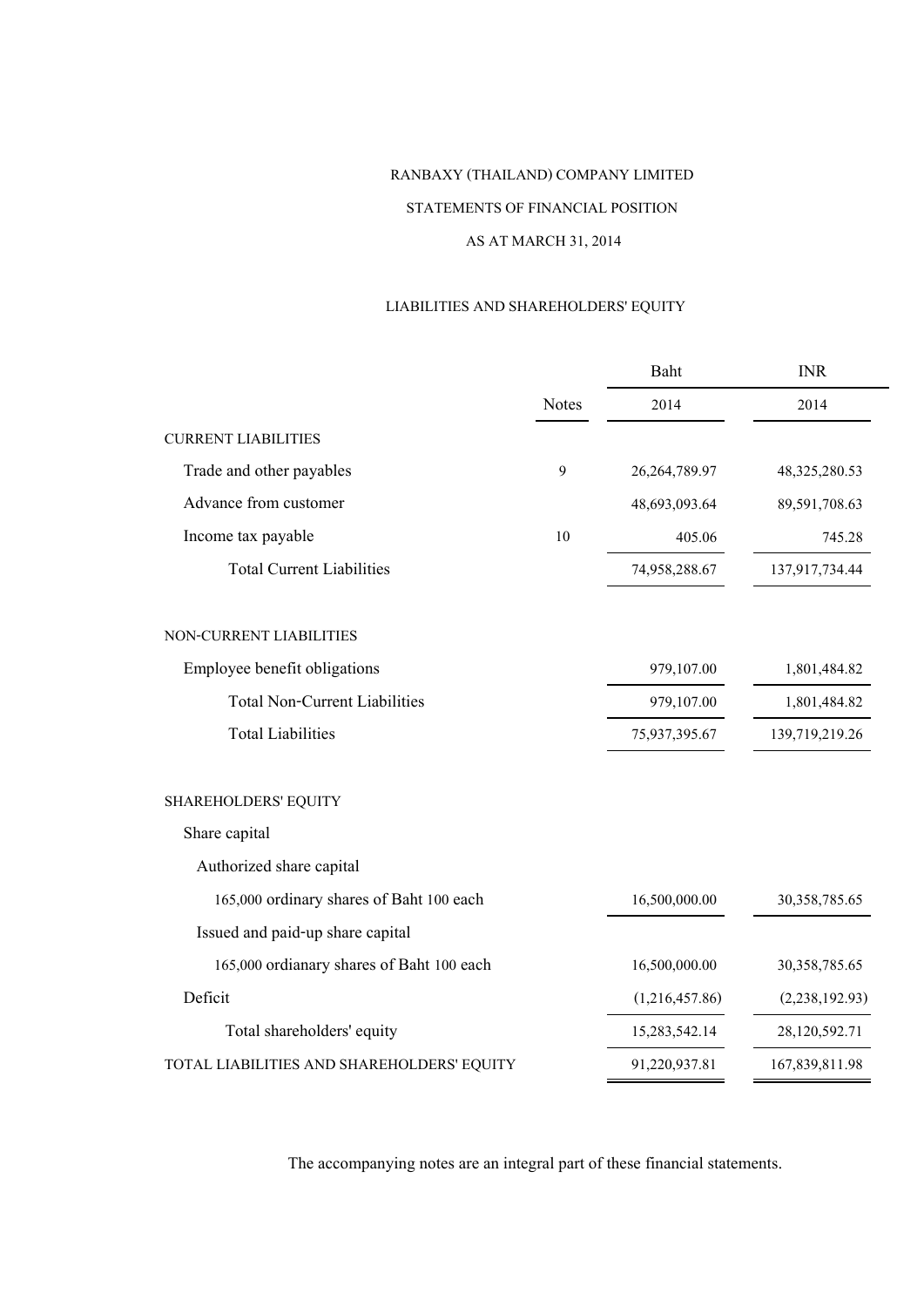#### RANBAXY (THAILAND) COMPANY LIMITED

#### STATEMENT OF INCOME

### FOR THE PERIOD JANUARY 1, 2014 TO MARCH 31, 2014

|                                         | Baht         | <b>INR</b>    |
|-----------------------------------------|--------------|---------------|
|                                         | 2014         | 2014          |
| <b>REVENUES</b>                         |              |               |
| Revenue from sales                      | 6,460,947.00 | 12,297,196.42 |
| Other income                            | 170,809.49   | 325,103.71    |
| Total revenues                          | 6,631,756.49 | 12,622,300.13 |
| <b>EXPENSES</b>                         |              |               |
| Cost of sales                           | 4,685,771.31 | 8,918,483.65  |
| Administrative expenses                 | 1,093,859.77 | 2,081,956.17  |
| Total expenses                          | 5,779,631.08 | 11,000,439.82 |
| Profit (loss) before income tax expense | 852,125.41   | 1,621,860.32  |
| Income tax expense                      | 876.28       | 1,667.83      |
| NET PROFIT (LOSS)                       | 851,249.13   | 1,620,192.48  |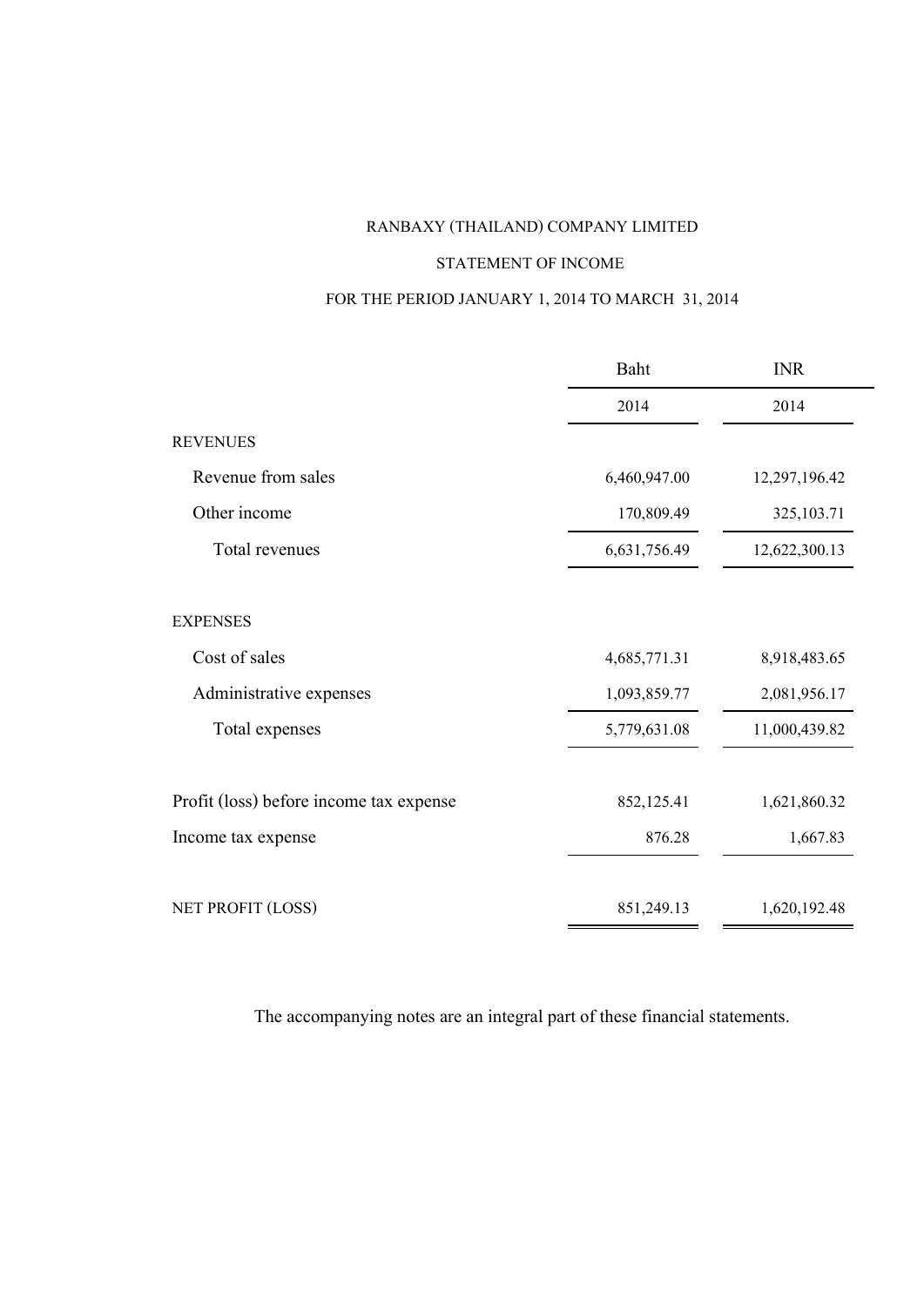# STATEMENT OF CHANGES IN SHAREHOLDERS' EQUITY RANBAXY (THAILAND) COMPANY LIMITED FOR THE PERIOD JANUARY 1, 2014 TO MARCH 31, 2014

|                                            |                    | Baht           |                |
|--------------------------------------------|--------------------|----------------|----------------|
|                                            | Issued and paid-up | Deficit        | Total          |
|                                            | share capital      |                |                |
| Balance as at February 20, 2013            |                    |                |                |
| Paid-up share capital during the period    | 16,500,000.00      |                | 16,500,000.00  |
| Net loss for the period February 20, 2013, |                    |                |                |
| to December 31, 2013                       |                    | (2,067,706.99) | (2,067,706.99) |
| Balance as at December 31, 2013            | 16,500,000.00      | (2,067,706.99) | 14,432,293.01  |
| Net profit for the period January 1, 2014, |                    |                |                |
| to March 31, 2014                          |                    | 851,249.13     | 851,249.13     |
| Balance as at March 31, 2014               | 16,500,000.00      | (1,216,457.86) | 15,283,542.14  |
|                                            |                    | <b>INR</b>     |                |
|                                            | Issued and paid-up | Deficit        | Total          |
|                                            | share capital      |                |                |

| Balance as at February 20, 2013            |               |                |                  |
|--------------------------------------------|---------------|----------------|------------------|
| Paid-up share capital during the period    | 31,067,595.56 |                | 31,067,595.56    |
| Net loss for the period February 20, 2013, |               |                |                  |
| to December 31, 2013                       |               | (3,893,253.61) | (3,893,253.61)   |
| Balance as at December 31, 2013            | 31,067,595.56 | (3,893,253.61) | 27, 174, 341, 95 |
| Net profit for the period January 1, 2014, |               |                |                  |
| to March 31, 2014                          |               | 1,655,059.75   | 1,655,059.75     |
| Balance as at March 31, 2014               | 31,067,595.56 | (2,238,192,93) | 28,829,401.70    |
|                                            |               |                |                  |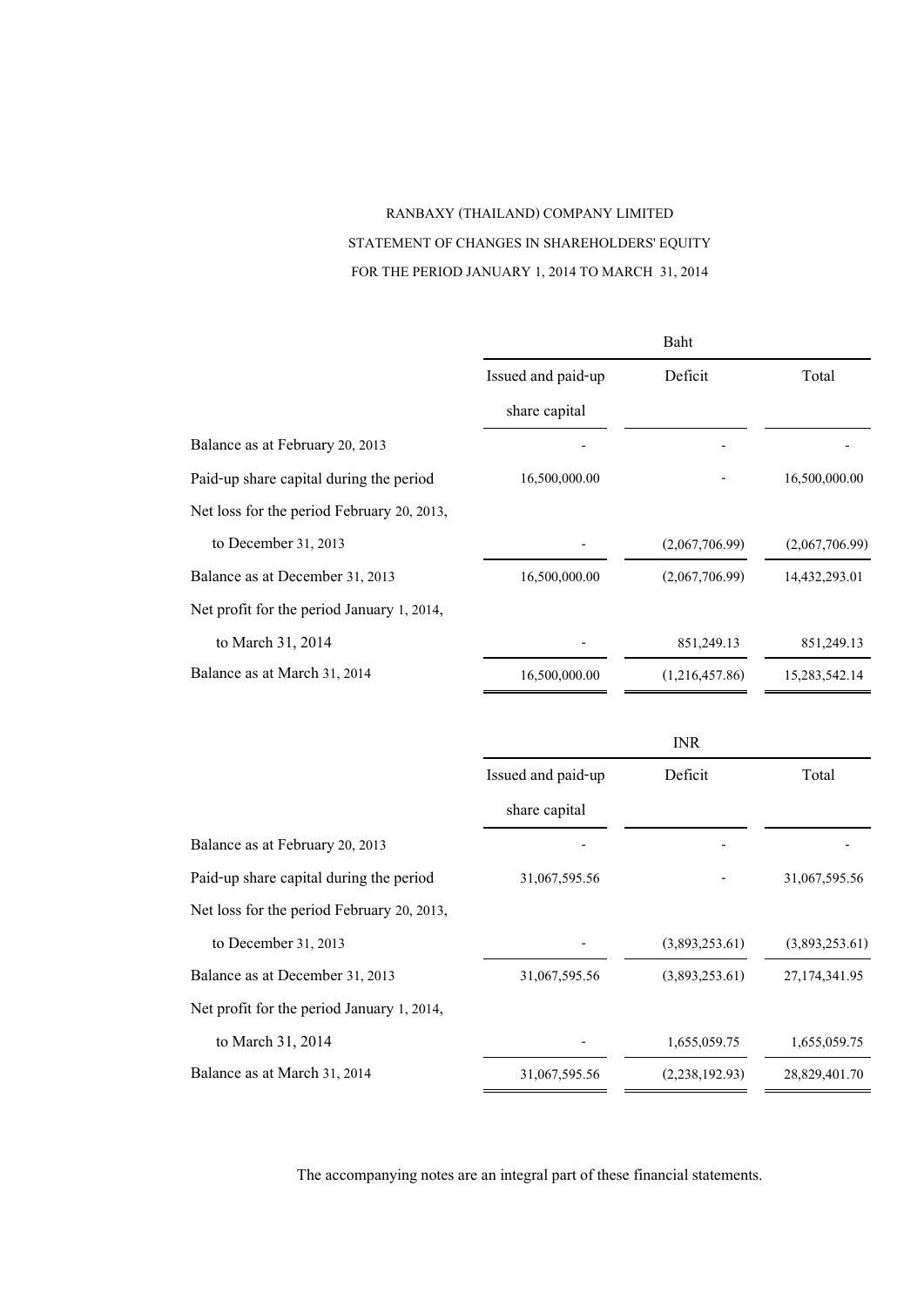# RANBAXY (THAILAND) COMPANY LIMITED NOTES TO FINANCIAL STATEMENTS FOR THE PERIOD JANUARY 1, 2014 TO MARCH 31, 2014

#### 1. GENERAL INFORMATION

Ranbaxy (Thailand) Company Limited was incorporated as a limited company in Thailand on February 20, 2013. The registered office of the company is located at No. 31Phayathai Building, Room 313-314, Phayathai Road, Ratchathevi, Bangkok.

These financial statements were authorized to issue by the Company's directors on April 25, 2014.

#### 2. BASIS OF FINANCIAL STATEMENT PREPARATION

The financial statements have been prepared in accordance with accounting standards enunciated under the Accounting Professions Act B.E. 2547 and has been made in compliance with the Thai Financial Reporting Standards for Non-Publicly Accountable Entities ("TFRS for NPAEs"), and their presentation has been made in compliance with the stipulations of the Notification of the Department of Business Development dated September 28,2011, issued under the Accounting Act B.E. 2543.

The financial statements have been prepared under the historical cost convention except as stated in the accounting policies.

The preparation of financial statements in conformity with TFRS for NPAEs requires management to make judgments, estimates and assumptions that affect the application of policies and reported amounts of assets, liabilities, income and expenses. Actual results may differ from estimates.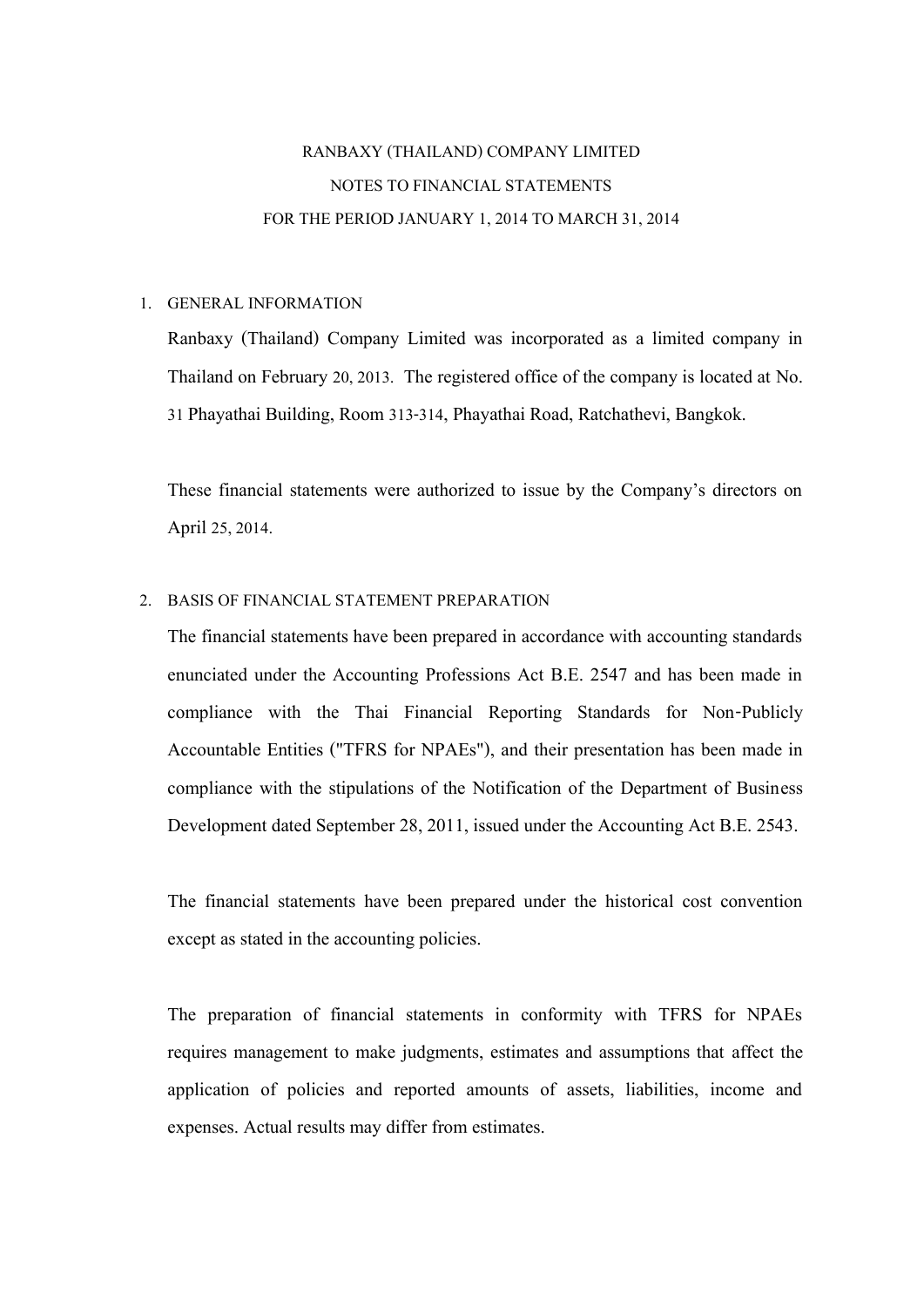#### 3. SIGNIFICANT ACCOUNTING POLICIES

3.1 Cash and cash equivalents

Cash consists of cash in hand, and deposit held on call at financial institutions. Cash equivalents are short-term, highly liquid investments that are ready convertible to known amounts of cash and be subject to an insignificant risk of change in value, and without restriction of use.

#### 3.2 Trade and other accounts receivable

Trade and other accounts receivable are stated at their invoice value less allowance for doubtful accounts.

The allowance for doubtful accounts is assessed primarily on analysis of payment histories and future expectations of customer payments. Bad debts are written off when incurred.

3.3 Inventories

Inventories are stated at the lower of cost or net realizable value. Cost is determined by the weighted average cost method.

#### 3.4 Equipment and depreciation

Equipment are stated at cost, net of accumulated depreciation.

Depreciation is computed by the straight-line method over the estimated useful lives of the assets as follows:

|                               | Years |
|-------------------------------|-------|
| Office equipment              | 5     |
| Computer                      | 3     |
| <b>Furniture and fixtures</b> |       |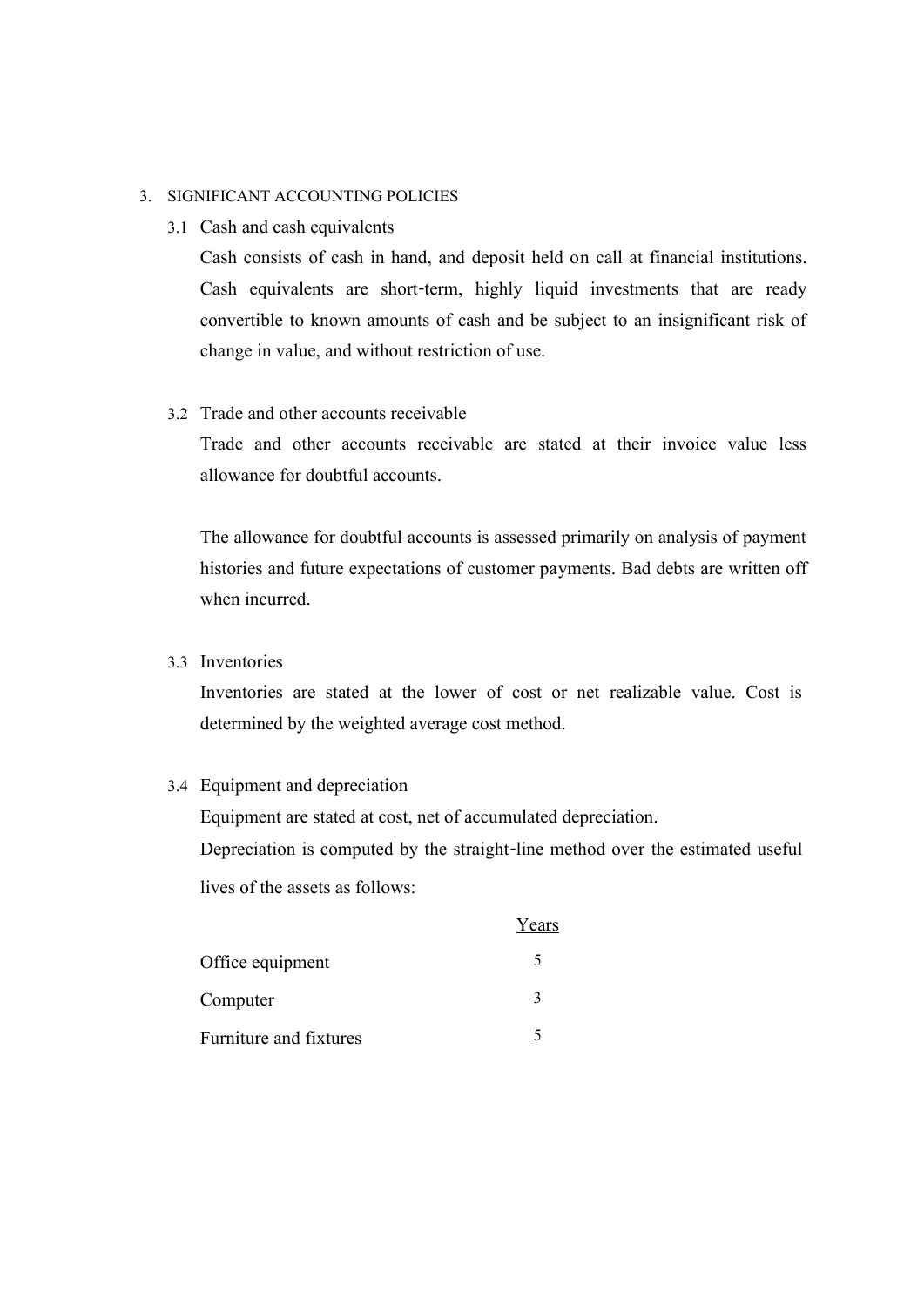#### 3.5 Intangible assets

Intangible assets consist of trademarks and computer software.

Intangible assets are stated at costs less accumulated amortization. Amortization is recognized in the statement of income on the straight-line basis over the estimated useful lives of intangible assets from the date that they are available for use. The estimated useful lives are as follows:

|                   | Years |
|-------------------|-------|
| <b>Trademarks</b> | 10    |
| Computer software |       |

3.6 Revenue recognition

#### *Sale of goods*

Revenue comprises the invoiced value for the sales of goods net of output tax, rebates and discounts. Revenue from the sales of goods is recognized when significant risks and rewards of ownerships have been transferred to the buyer.

#### *Interest and other income*

Interest and other income are recognized in the statement of income on an accrual basis.

3.7 Provisions

Provisions is recognized if, as a result of a past event, the Company has a present legal or constructive obligation that can be estimated reliably, and it is probable that an outflow of economic benefits will be required to settle the obligation.

#### Provision for employee benefit

Obligations for retired benefits are recognized using the best estimate method at the reporting date.

#### 4. CASH AND CASH EQUIVALENTS

|                                | Baht          |                  |
|--------------------------------|---------------|------------------|
|                                | 2014          | 2013             |
| Cash on hand                   | 249.00        |                  |
| Cash at bank - current account | 770,033.47    |                  |
| Cash at bank - saving account  | 64,732,224.02 | 15, 139, 786. 23 |
| Total                          | 65,502,506.49 | 15, 139, 786. 23 |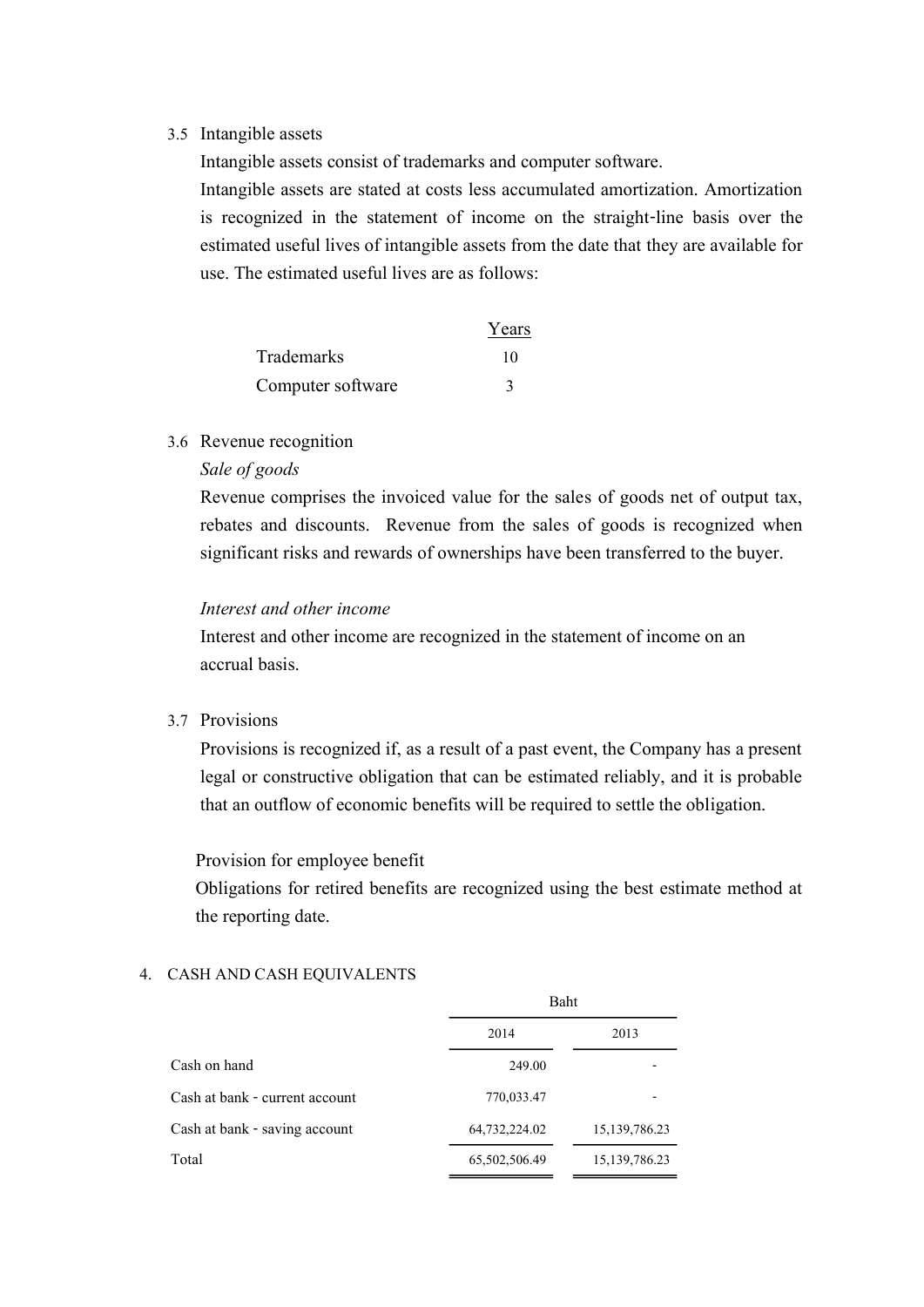|                                | 2014(NR)      |
|--------------------------------|---------------|
| Cash on hand                   | 458           |
| Cash at bank - current account | 1,416,805     |
| Cash at bank - saving account  | 119, 102, 528 |
| Total                          | 120,519,791   |

#### 5. TRADE AND OTHER RECEIVABLES

|                           | Baht          |  |
|---------------------------|---------------|--|
|                           | 2014          |  |
| Trade accounts receivable | 6,913,213.29  |  |
| Other accounts receivable | 132,345.28    |  |
| Advance payment           | 414,085.20    |  |
| Prepaid expenses          | 6,576.60      |  |
| Total                     | 7,466,220.67  |  |
|                           | <b>INR</b>    |  |
|                           | 2014 (INR)    |  |
|                           |               |  |
| Trade accounts receivable | 12,719,803.66 |  |
| Other accounts receivable | 243,505.57    |  |
| Advance payment           | 761,886.84    |  |
| Prepaid expenses          | 12,100.46     |  |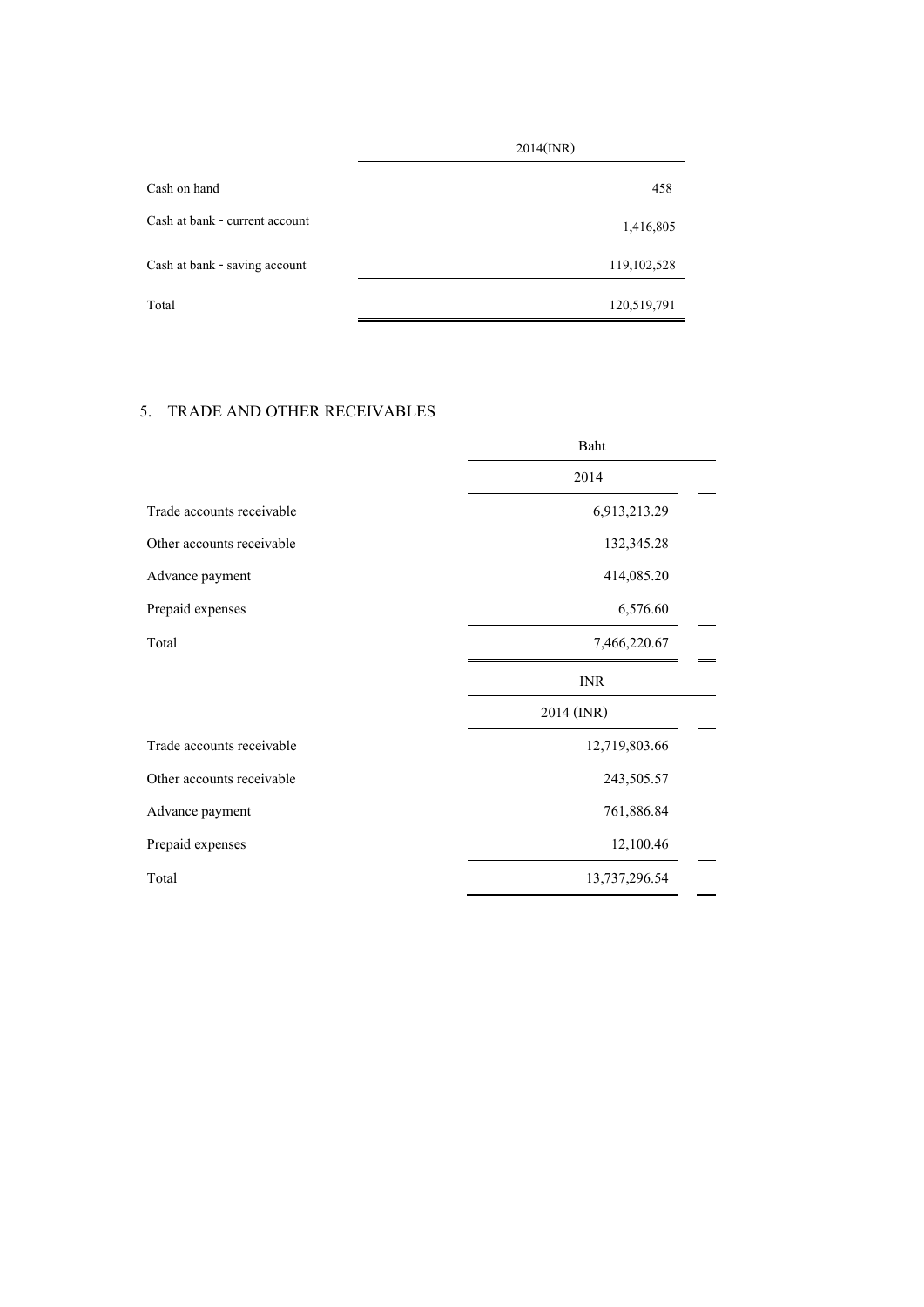### 6. INVENTORIES

| Baht                      |  |
|---------------------------|--|
| 2014                      |  |
| 6,573,773.36              |  |
| 4,616,416.01              |  |
| 3,059,532.28              |  |
| 14,249,721.65             |  |
| (219, 591)                |  |
| 14,030,130.65             |  |
| $\ensuremath{\text{INR}}$ |  |
| 2014(INR)                 |  |
| 12,095,259.17             |  |
| 8,493,865.70              |  |
| 5,629,314.22              |  |
| 26,218,439.10             |  |
| (404, 031.28)             |  |
| 25,814,407.82             |  |
|                           |  |

## 7. EQUIPMENT

|                |                                | Baht                     |            |                          |                |
|----------------|--------------------------------|--------------------------|------------|--------------------------|----------------|
|                |                                | Balance as at            |            |                          | Balance as at  |
|                |                                | February 20, 2013        | Additions  | Deductions               | March 31, 2014 |
|                |                                |                          |            |                          |                |
| At Cost:       |                                |                          |            |                          |                |
|                | Office equipment               | $\overline{\phantom{a}}$ | 3,140.74   | $\overline{\phantom{a}}$ | 3,140.74       |
|                | Computer                       |                          | 108,977.28 |                          | 108,977.28     |
|                | Furniture and fixtures         |                          | 6,038.30   |                          | 6,038.30       |
|                |                                | $\overline{a}$           | 118,156.32 |                          | 118,156.32     |
|                |                                |                          |            |                          |                |
|                | Less Accumulated depreciation: |                          |            |                          |                |
|                | Office equipment               |                          | 251.18     |                          | 251.18         |
|                | Computer                       |                          | 14,810.80  | ٠                        | 14,810.80      |
|                | Furniture and fixtures         |                          | 482.44     |                          | 482.44         |
|                |                                |                          |            |                          |                |
|                |                                |                          | 15,544.42  |                          | 15,544.42      |
| Equipment, net |                                |                          | 102,611.90 |                          | 102,611.90     |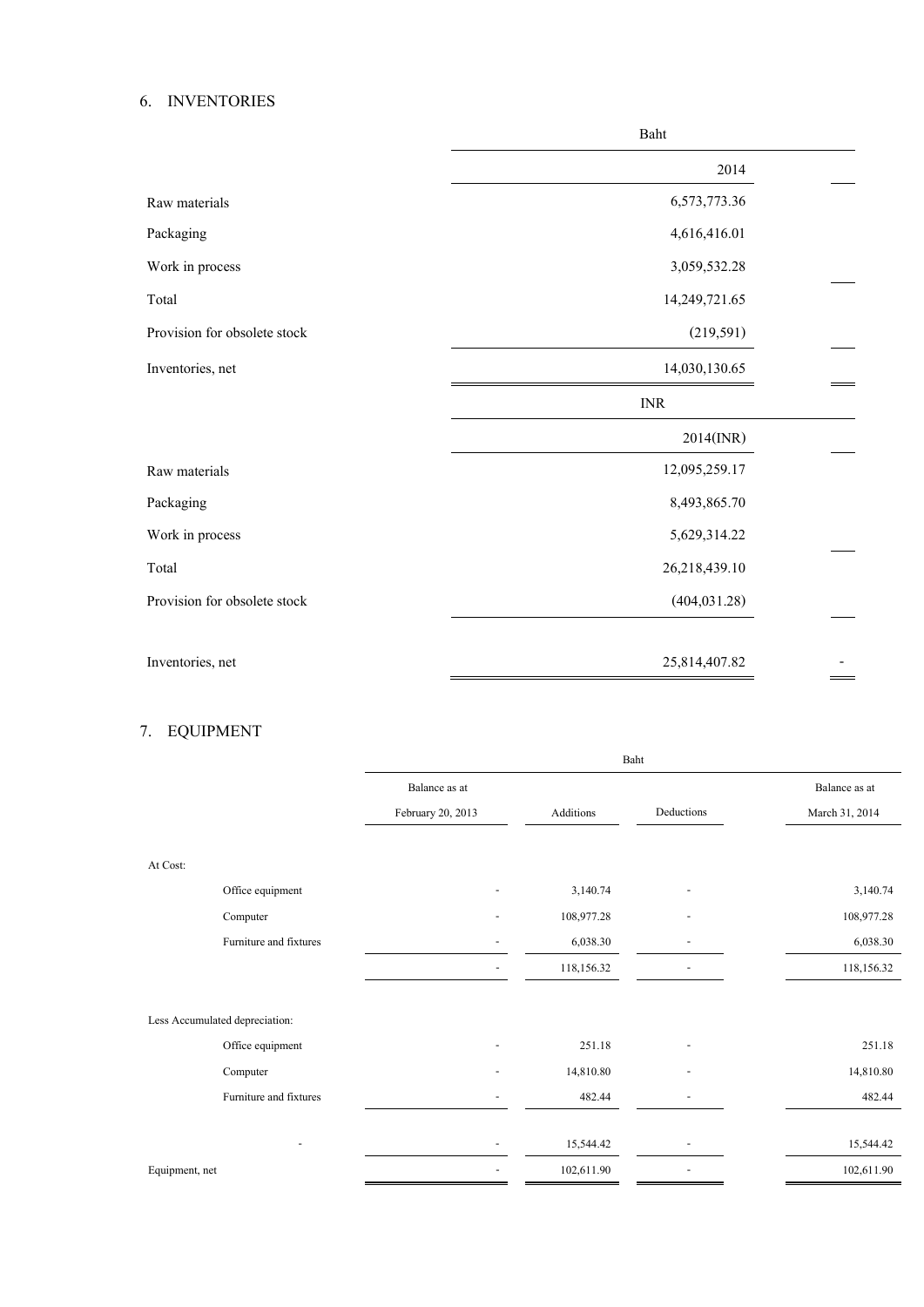|                                |                          | <b>INR</b> |                          |                |
|--------------------------------|--------------------------|------------|--------------------------|----------------|
|                                | Balance as at            |            |                          | Balance as at  |
|                                | February 20, 2013        | Additions  | Deductions               | March 31, 2014 |
|                                |                          |            |                          |                |
| At Cost:                       |                          |            |                          |                |
| Office equipment               | $\overline{\phantom{a}}$ | 5,778.73   |                          | 5,778.73       |
| Computer                       | ٠                        | 200,510.17 | ٠                        | 200,510.17     |
| Furniture and fixtures         | $\overline{\phantom{a}}$ | 11,110.03  | $\overline{\phantom{a}}$ | 11,110.03      |
|                                | $\overline{\phantom{a}}$ | 217,398.93 |                          | 217,398.93     |
|                                |                          |            |                          |                |
| Less Accumulated depreciation: |                          |            |                          |                |
| Office equipment               | $\overline{\phantom{a}}$ | 462.15     | ٠                        | 462.15         |
| Computer                       | $\overline{\phantom{a}}$ | 27,250.78  | $\overline{a}$           | 27,250.78      |
| Furniture and fixtures         | ٠                        | 887.65     | $\overline{\phantom{a}}$ | 887.65         |
|                                | ۰                        | 28,600.59  |                          | 28,600.59      |
| Equipment, net                 |                          | 188,798.34 |                          | 188,798.34     |
|                                |                          |            |                          |                |

# 8. INTANGIBLE ASSETS

|                             |                          | Baht                                     |                          |                |
|-----------------------------|--------------------------|------------------------------------------|--------------------------|----------------|
|                             | Balance as at            |                                          |                          | Balance as at  |
|                             | February 20, 2013        | Additions                                | Dedeuctions              | March 31, 2014 |
|                             |                          |                                          |                          |                |
| At Cost:                    |                          |                                          |                          |                |
|                             |                          |                                          |                          |                |
| Trademarks                  | $\overline{\phantom{a}}$ | 3,947,000.00<br>$\overline{\phantom{a}}$ | $\overline{\phantom{a}}$ | 3,947,000.00   |
| Computer software           |                          | 34,000.00                                | ۰                        | 34,000.00      |
| Total                       | $\overline{\phantom{a}}$ | 3,981,000.00                             | $\overline{\phantom{a}}$ | 3,981,000.00   |
|                             |                          |                                          |                          |                |
| Accumulated amortizations : |                          |                                          |                          |                |
|                             |                          |                                          |                          |                |
| Trademarks                  | ٠                        | 32,892.00<br>$\overline{\phantom{a}}$    | ٠                        | 32,892.00      |
| Computer software           |                          | 589.90                                   |                          | 589.90         |
| Total                       |                          | 33,481.90                                | ۰                        | 33,481.90      |
| Intangible assets - net     |                          | 3,947,518.10                             |                          | 3,947,518.10   |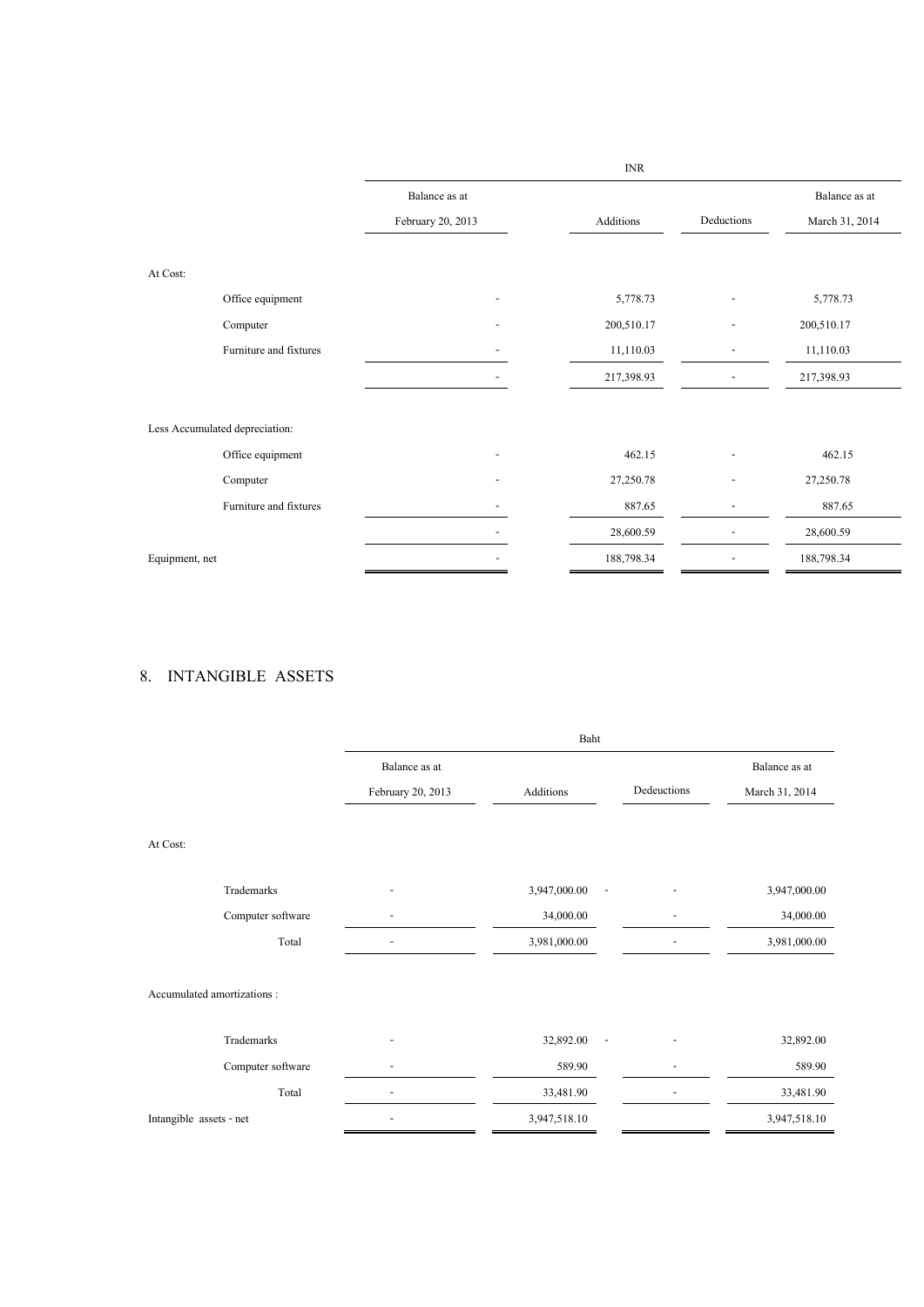|                             |                          | <b>INR</b>      |                          |                |
|-----------------------------|--------------------------|-----------------|--------------------------|----------------|
|                             | Balance as at            |                 |                          | Balance as at  |
|                             | February 20, 2013        | Additions       | Dedeuctions              | March 31, 2014 |
|                             |                          |                 |                          |                |
| At Cost:                    |                          |                 |                          |                |
|                             |                          |                 |                          |                |
| Trademarks                  | $\overline{a}$           | 7,262,189.51    |                          | 7,262,189.51   |
| Computer software           | ٠                        | 62,557.50       | $\overline{\phantom{a}}$ | 62,557.50      |
| Total                       | $\overline{\phantom{a}}$ | 7,324,747.01    |                          | 7,324,747.01   |
|                             |                          |                 |                          |                |
| Accumulated amortizations : |                          |                 |                          |                |
|                             |                          |                 |                          |                |
| Trademarks                  |                          | 60,518.86       |                          | 60,518.86      |
| Computer software           | ٠                        | 1,085.37        | $\overline{\phantom{a}}$ | 1,085.37       |
| Total                       | ٠                        | 61,604.23       | ۰                        | 61,604.23      |
| Intangible assets - net     |                          | 7, 263, 142. 78 |                          | 7,263,142.78   |

# 9. TRADE AND OTHER PAYABLES

|                         | Baht             |  |
|-------------------------|------------------|--|
|                         | 2014             |  |
| Trade accounts payable  | 23,601,856.24    |  |
| Other accounts payable  | 25,354.50        |  |
| Value added tax         |                  |  |
| payable                 | 2,259,071.73     |  |
| Accrued withholding     |                  |  |
| tax                     | 8,557.50         |  |
| Accrued social security |                  |  |
| fund                    | 3,820.00         |  |
| Accrued expenses        | 366,130.00       |  |
| Total                   | 26, 264, 789. 97 |  |